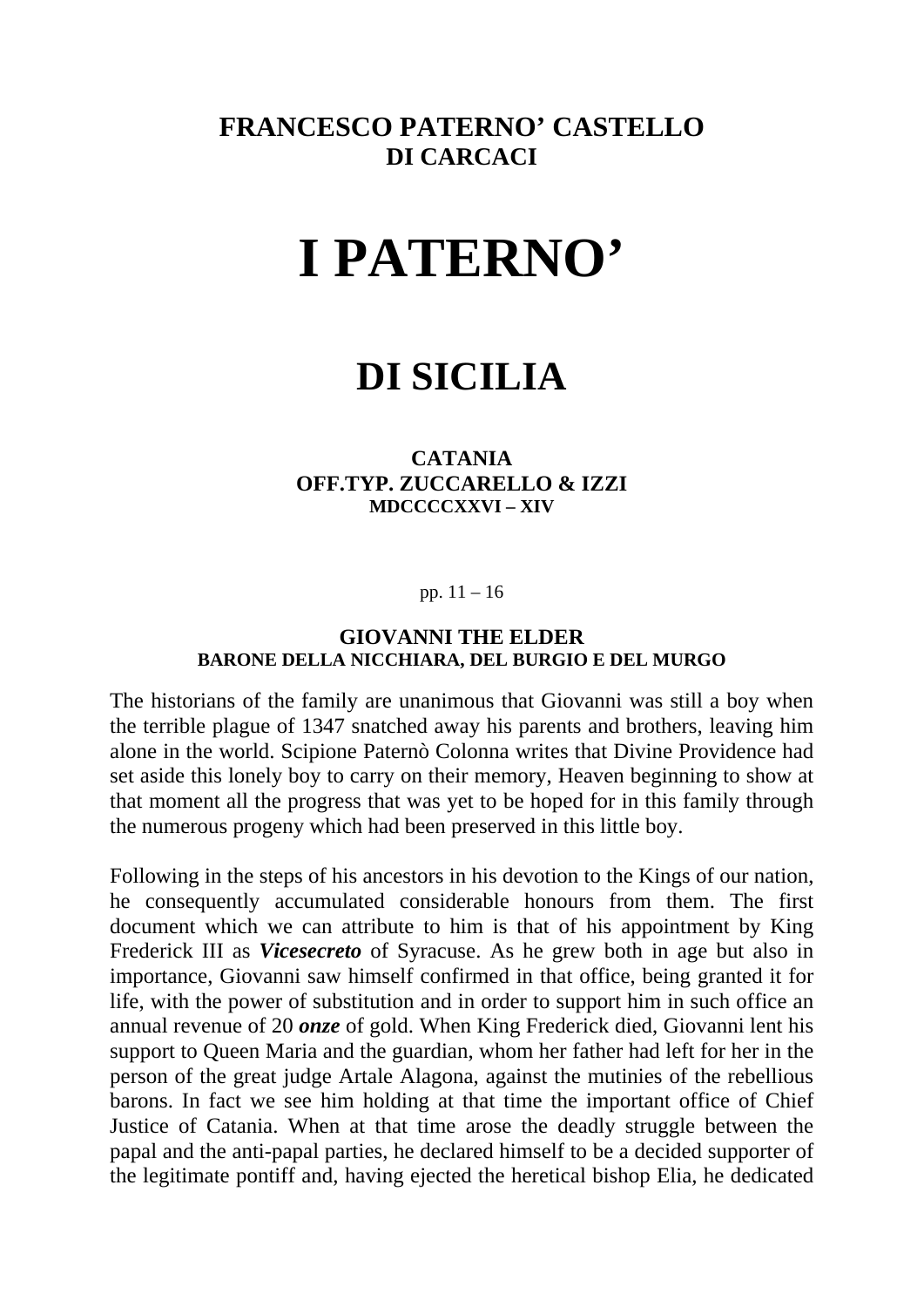himself to stabilising the position of the true pastor Simone del Pozzo; we see him align himself with the latter in a document of the 23<sup>rd</sup> May 1391.

When Queen Maria was abducted and married to the Infant Martin, Giovanni, as a friend of Artale Alagona with intimate ties going way back, dedicated himself to the pacifying of heated minds and restoring the Kingdom to its faithful allegiance to its Queen, whoever may have been her consort; and as a result of such actions on his part, the new sovereigns immediately confirmed him in his ancient privileges. Soon afterwards by these same Maria and Martin were entrusted to him "these arduous negotiations of ours" as appears in a decree from them to the *vicesecreto* of Noto, who was thus to make available to Giovanni such sums as he may have needed in the conduct of the said negotiations. Twenty days on from that decree we find another addressed to the *capitano* of Mineo, concerning his taking possession of the barony of Nicchiara, or Cuchara, not far from that city. From that time onward we see him cited in royal documents with the styles of Knight and Counsellor.

Martin and Maria, ever more appreciative of the talents of this person and in order to make greater use if his services about their Court, proposed to replace him definitively in his responsibility in Syracuse, leaving with him however an revenue still of 10 *onze* of gold (1393), and finally they conferred on him the formal investiture in the fiefs del Burgio including their salt-flats, of Maucino, Beliscari, Binvini and Trifiletta, near the sea looking towards Africa, for himself, his heirs already born and yet to be born of his body, in the Frankish tradition, which would give him a certain revenue of 60 *onze* of gold, and they added the customary military service of the provision of an armed horseman for every 20 *onze* of income. We know that the main purpose of the feudal institutions was to furnish the armed forces of the state from the territories of the fiefs and thus the fiefholder had the duty to render to his sovereign a military tribute proportionate to the importance of the income derived from the territory in which he had been invested. In the earliest times this military service was provided in the person of the baron himself who, at the king's summons, would hasten fully armed and with a retinue more or less numerous of horses and attendants; subsequently it was allowed to substitute for your person and then later even make a compensatory payment. Among us by a very ancient tradition it was established the practice of the service of one knight for every 20 *onze* of gold income from a fief and by knight should be understood a horseman together with his shield-bearer and an attendant with three horses, each of which had its special designation : a destrier or charger was that of the knight, a palfrey for the page and a nag for the attendant.

We have seen that this fief del Burgio and its Salt-flats had been previously in the possession of Gualtiero, the great-grandfather of Giovanni, in the reign of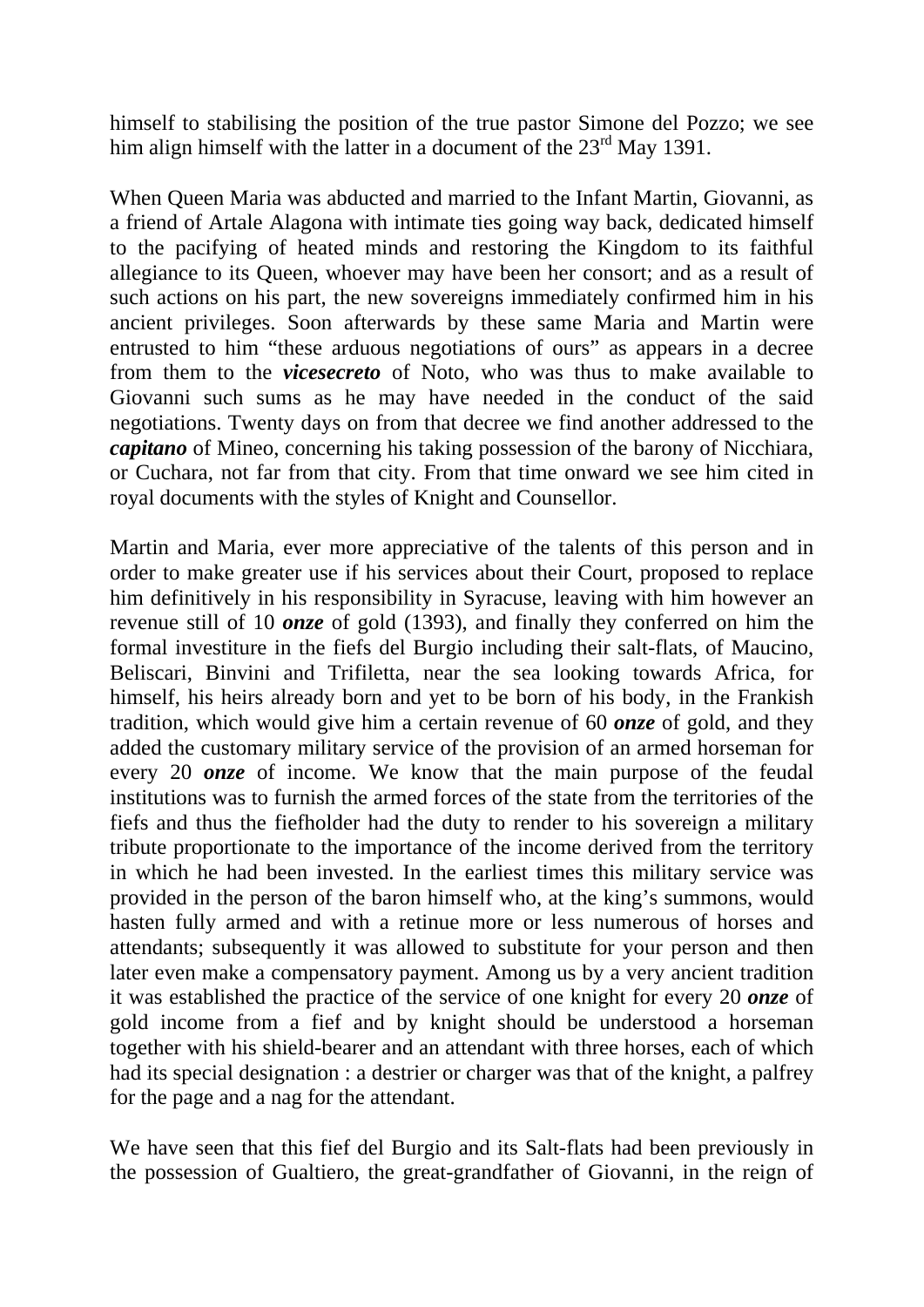Frederick II; but we don't know how it came to be lost by his descendants, yet the certainty is that this new concession by King Martin was opposed by Guglielmo Raimondo Moncada, who did all he could to have it awarded to himself by the king, who thus had to compensate Giovanni in some other fashion. Moncada then ceded the fief to Rinaldo Landolina with royal approval (Catania,  $1<sup>st</sup>$  December 1395) and it was against the Landolina family that Gualtiero, son of Giovanni, had to mount a legal challenge for restitution as we shall see in due course.

King Martin and Queen Maria took up residence in the castle of Catania, having a particular liking for our city, the bastion of the Catalan party, and they took steps to beautify it with new buildings and the restoration of old ones and to that end they issued a law in 1406 which gave permission to any nobleman, who wished to erect a palace, to expropriate any contiguous dwelling or house or open courtyard or similar, in order to demolish it and replace it with an edifice of noble architecture. But before such a licence was made general, they rewarded Giovanni with a courtyard with two houses which were to become his own residence and over and above such generosity one hundred *onze* of gold to be deducted from the third belonging to the King of the goods confiscated in Burgio from Tommaso de Massaro, a supporter of the rebel Artale Alagona. Then with great expense of money and effort by the said Giovanni this courtyard with the houses were transformed to be "a not inconsiderable ornament for his Family, his city and our (i.e. the Sovereigns') delight so that then we grant laws with a view to similar such more worthy, more appropriate houses being constructed as we wish to see and open places becoming gardens".

This palace passed down to Nicola, son of Giovanni, and from him to the grandson Alvaro, the Roman senator; from Alvaro it passed to Aluisi and his descendants. When in 1655 the fourth Alvaro married Isabella Sigona, who brought in her dowry the house in piazza Manganelli, the Paternò ceded their ancient palace in the Foro Lunare to the family of della Valle, the Barons della Miraglia; then it was inhabited by the family of della Stella, the Barons dell'Annunziata, who lived in it until it was destroyed by the earth-quake of 1693. It was deemed to be the most beautiful palace in Catania and according to the historians there were to be seen carved above the windows the arms of the Paternò and in one of its saloons these were painted along with those of Spadafora in memory of Sibilla, the wife of Giovanni the Elder. Guglielmini mentions this palace as being "entirely decorated with statues and garlands". There are those who think that the richly decorated window belonged to it which was found a few decades ago under the foundations of a house, not far from piazza degli Studi, and which was believed to have been the doorway of the church of San Giovanni de' Freri. However, the ancient palace had stood in that vicinity and its balconies, which had frequently been honoured by visits from